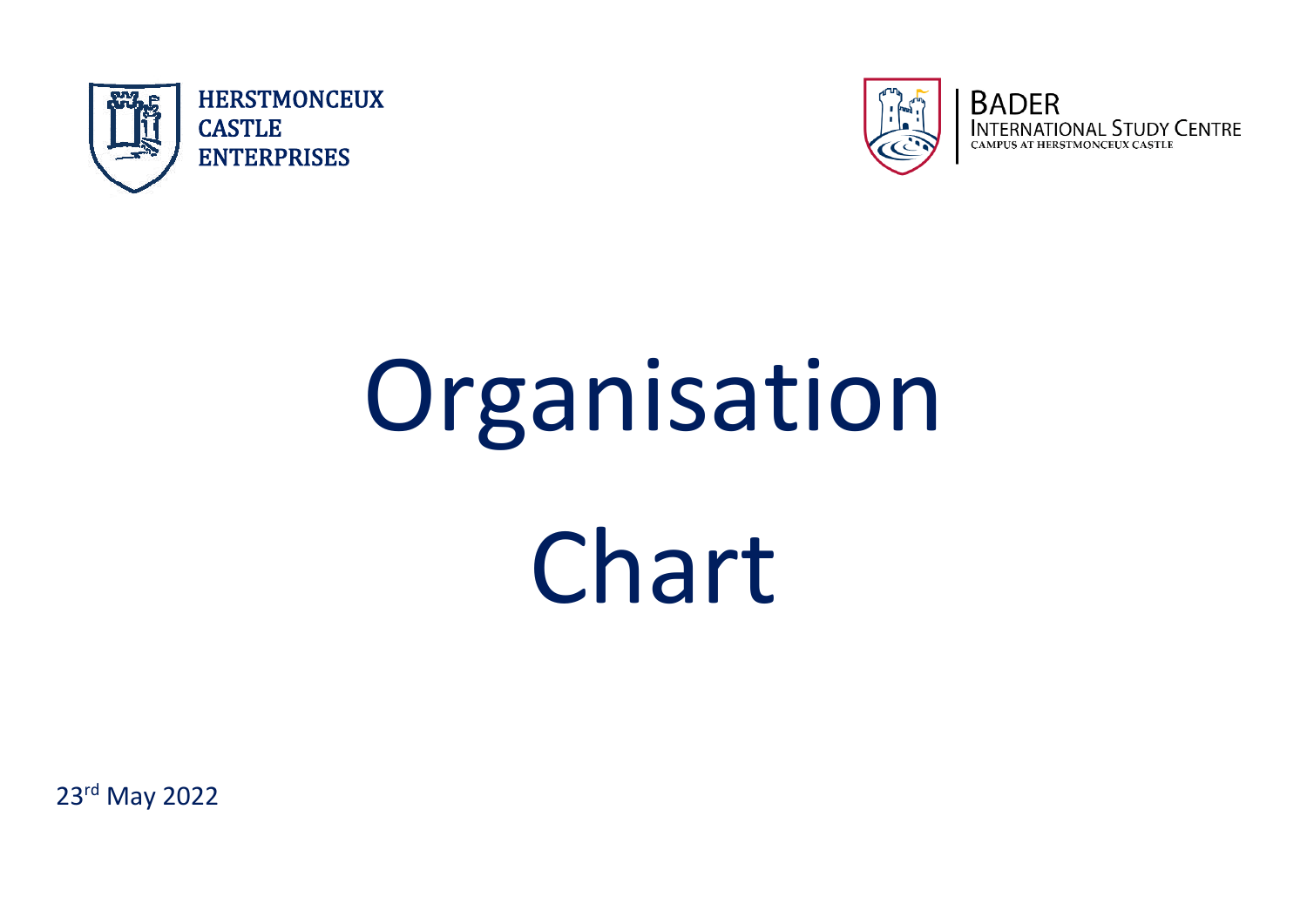# Senior Management Team and direct reports

# Vice Provost and Executive Director

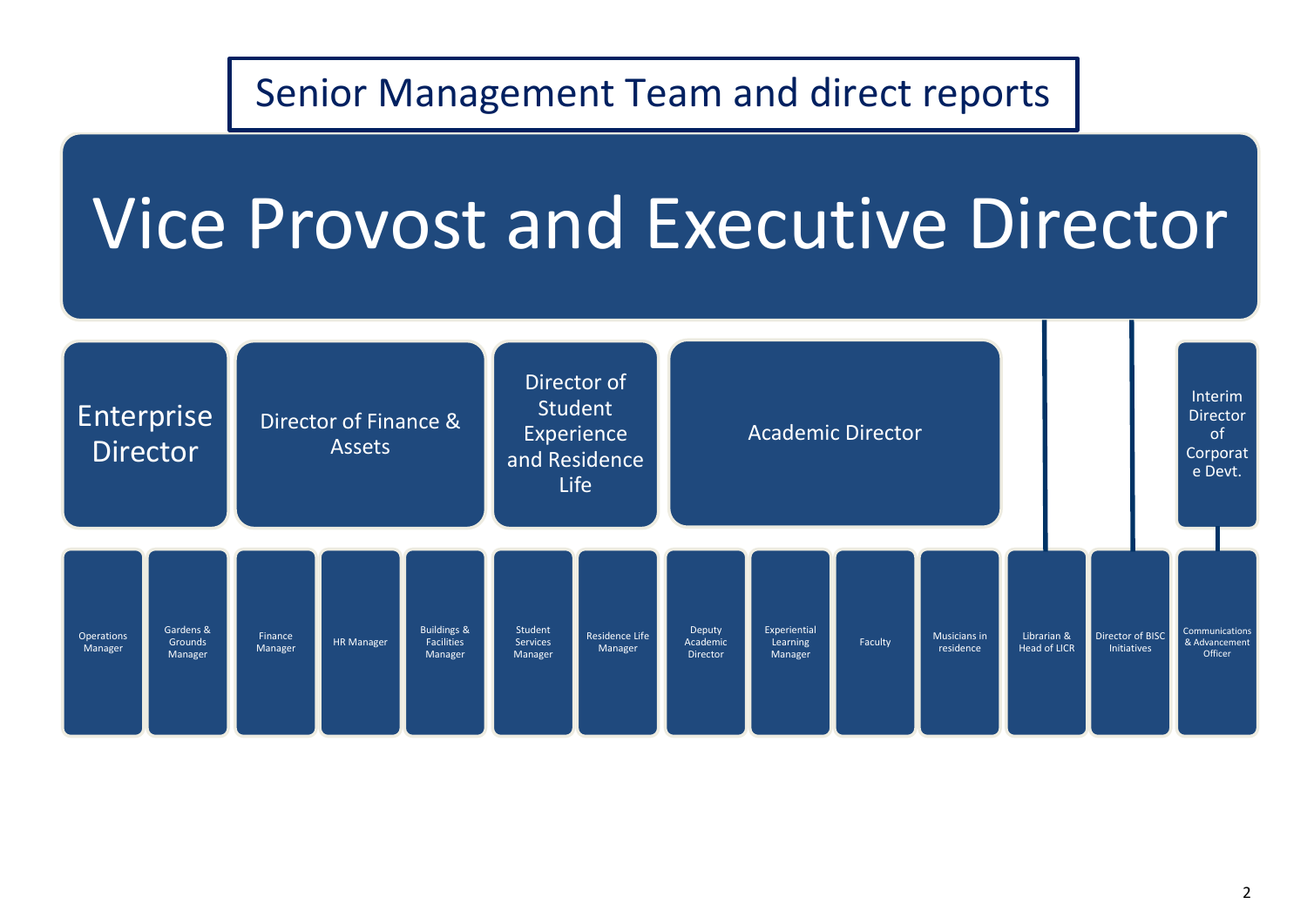### Finance and Buildings & Facilities

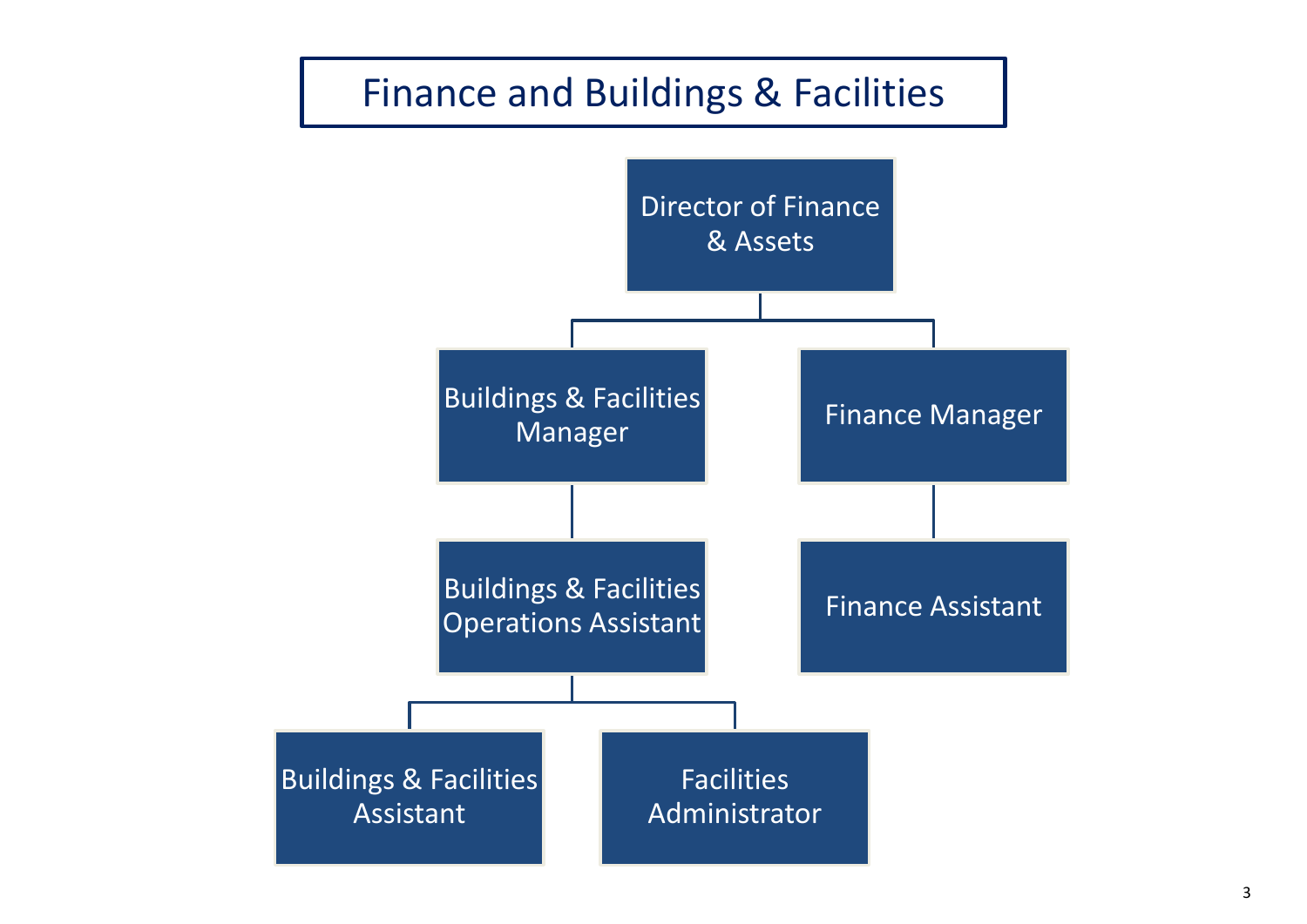# Corporate Development

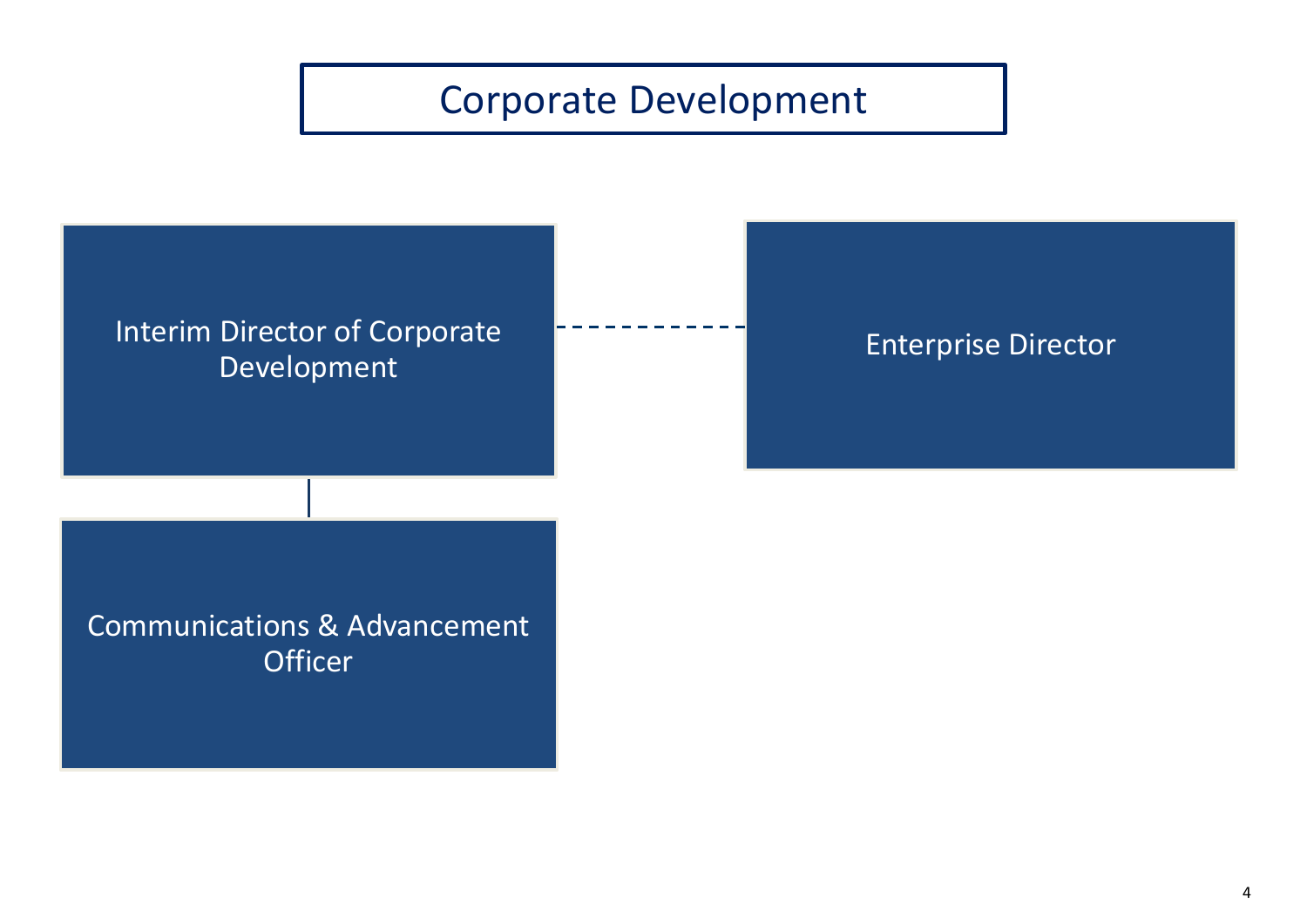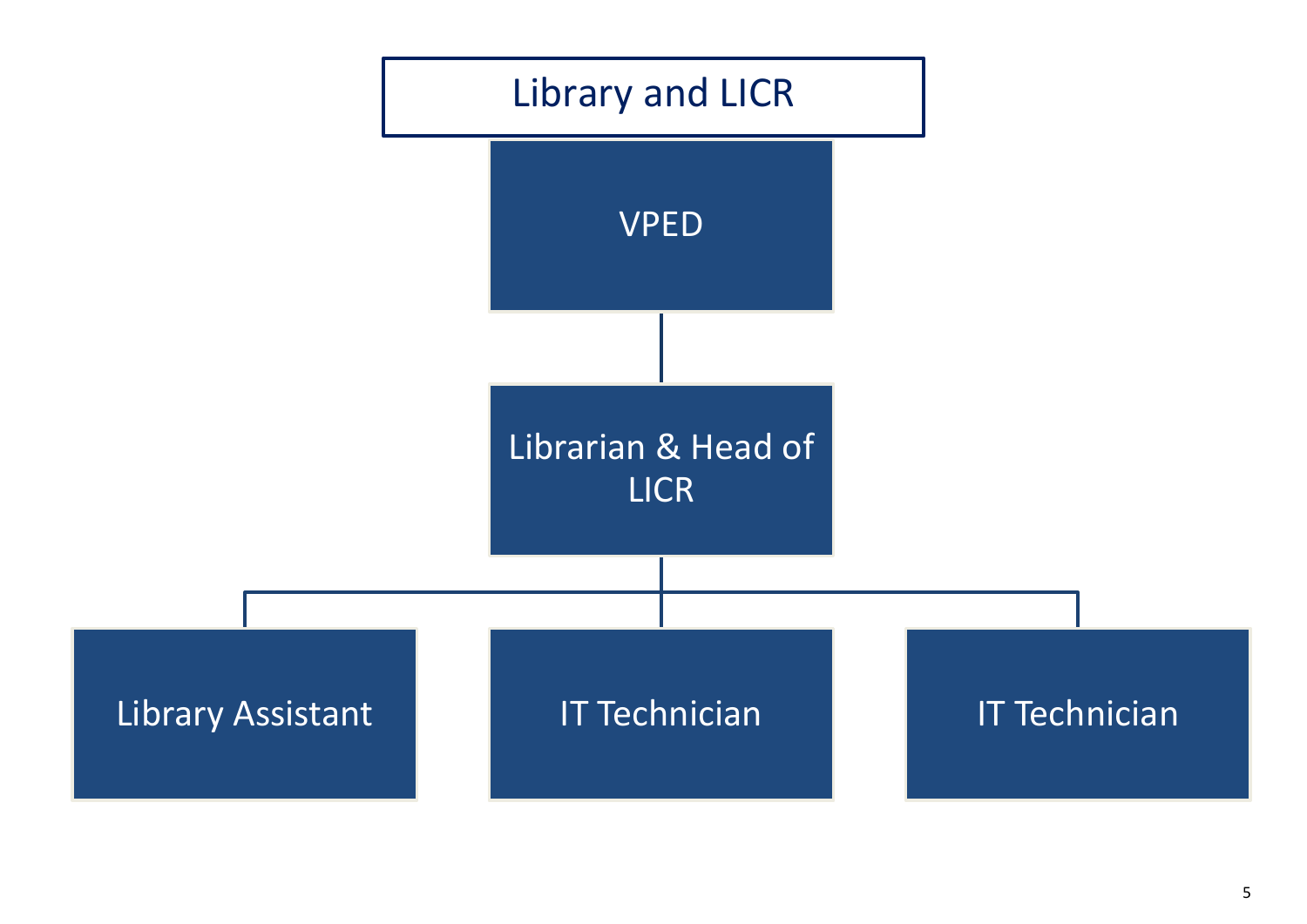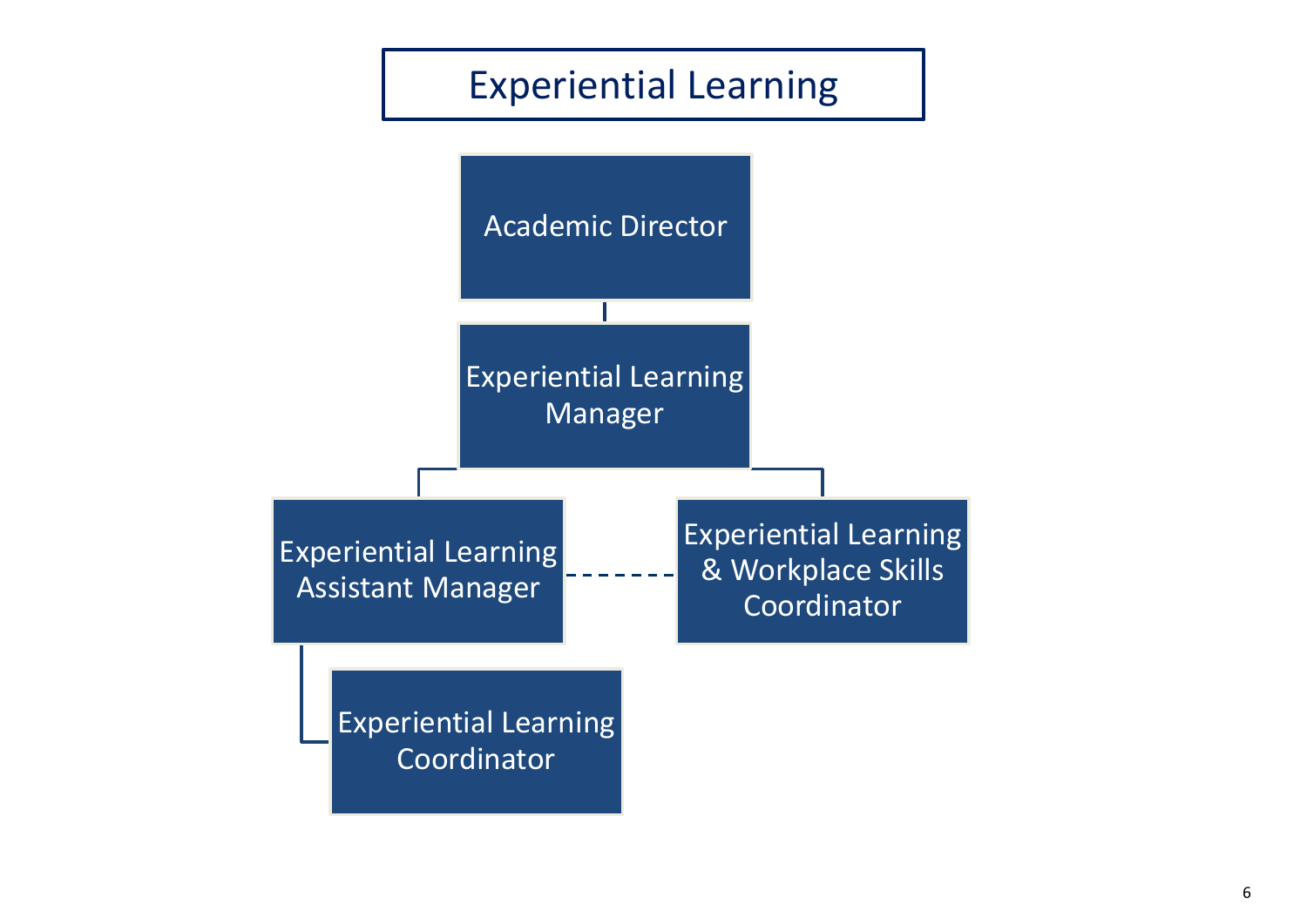#### Student Services

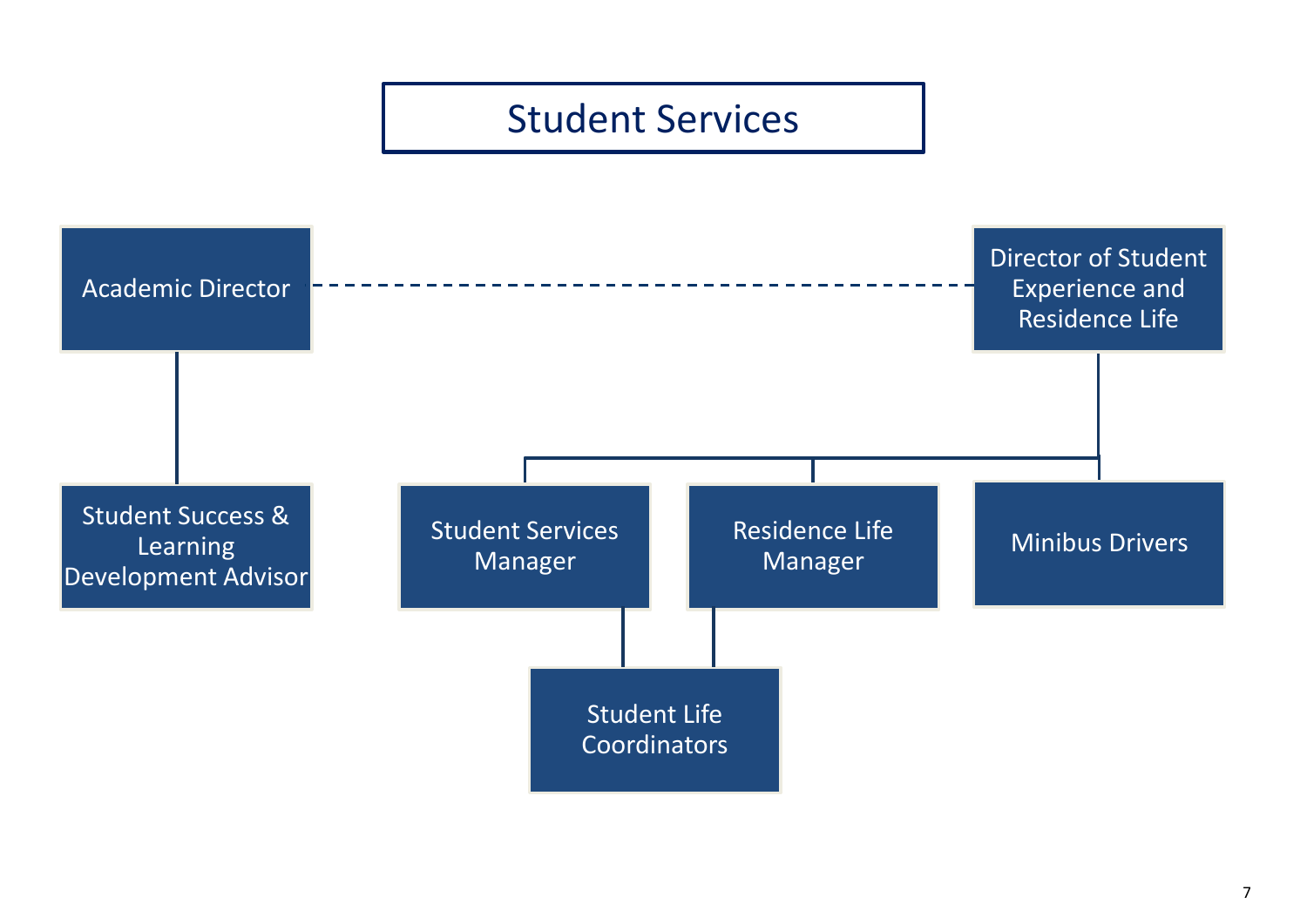#### HR and Administration

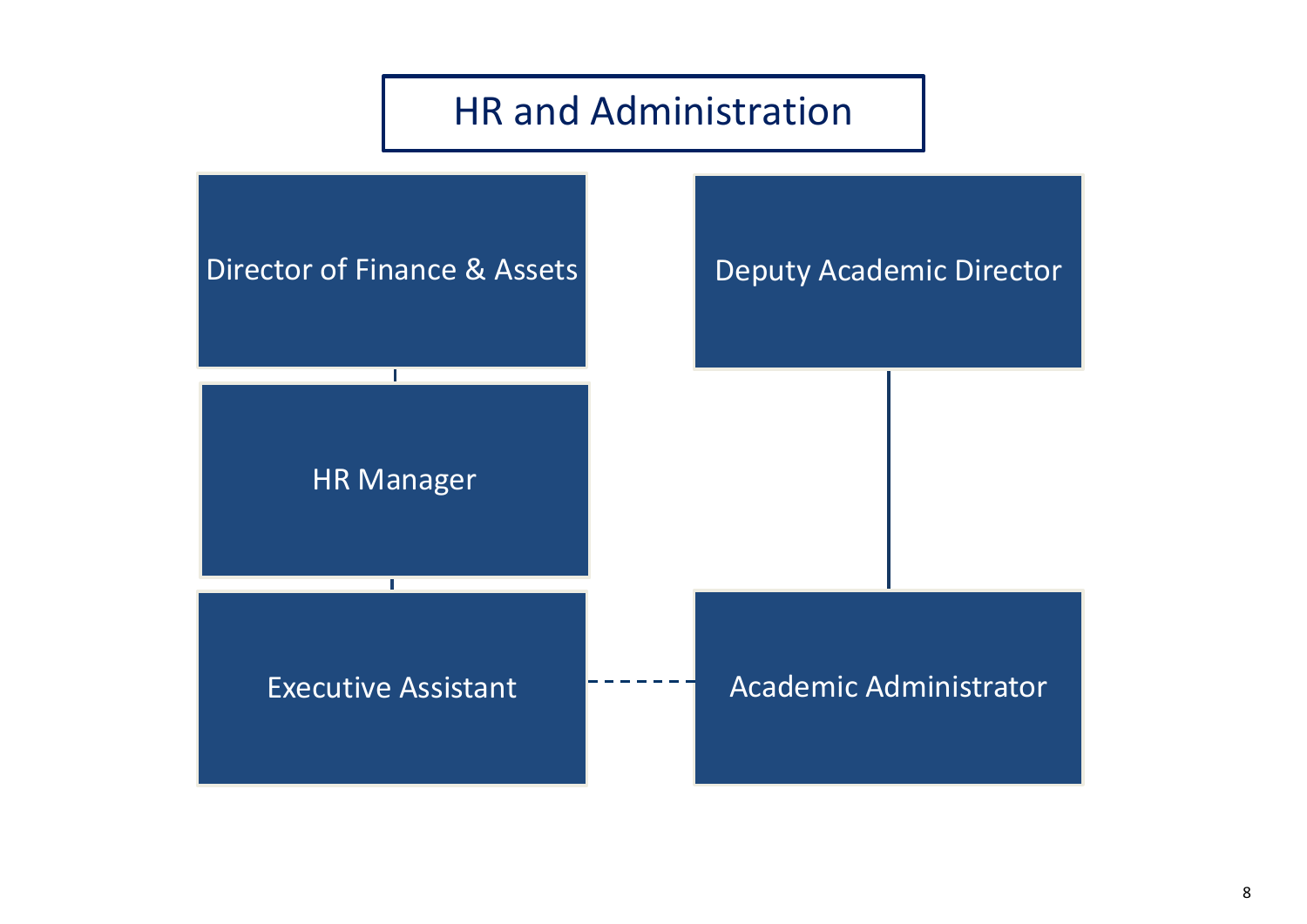#### Customer Service

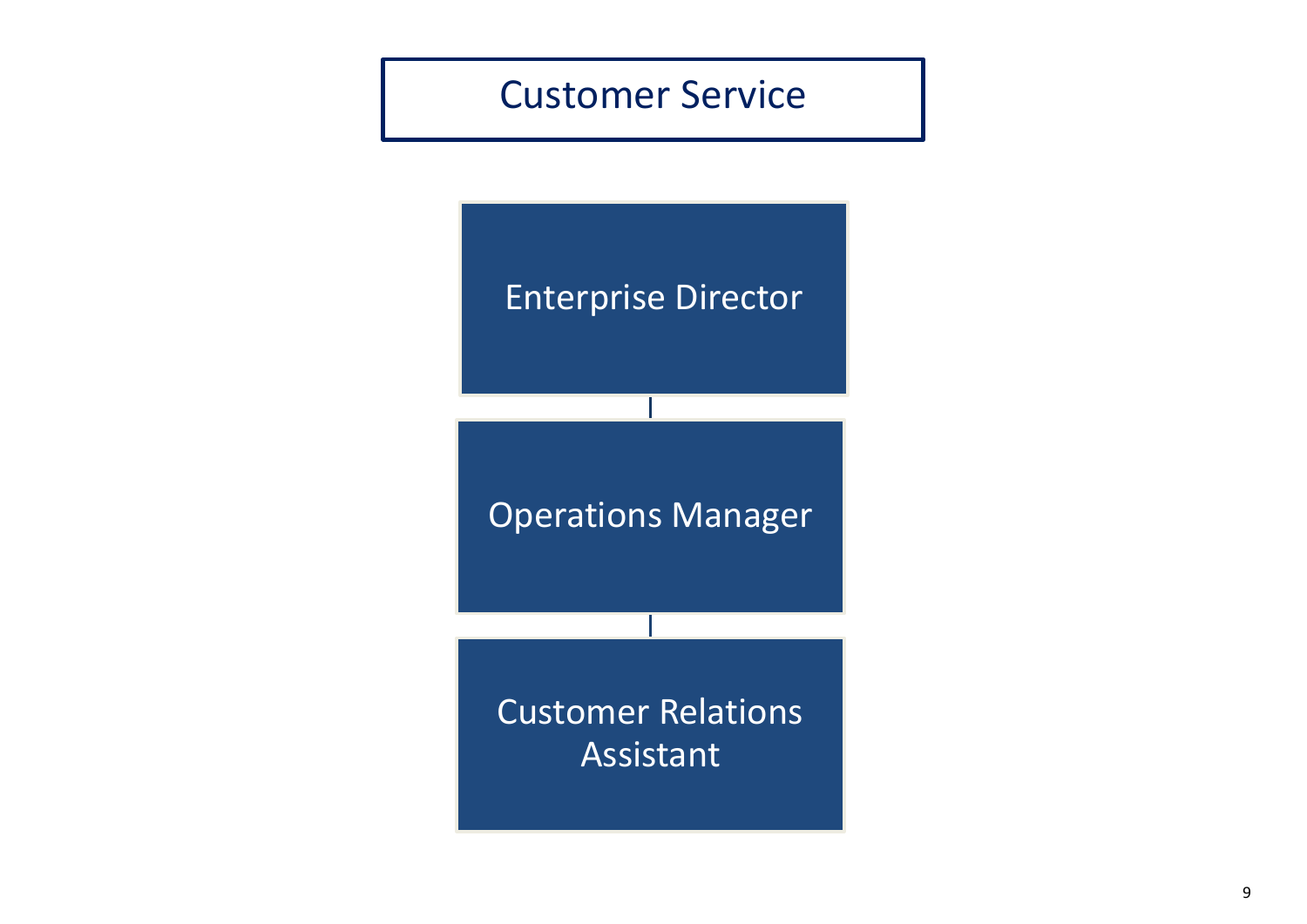# Housekeeping

#### Enterprise Manager

Operations Manager

#### External Contractor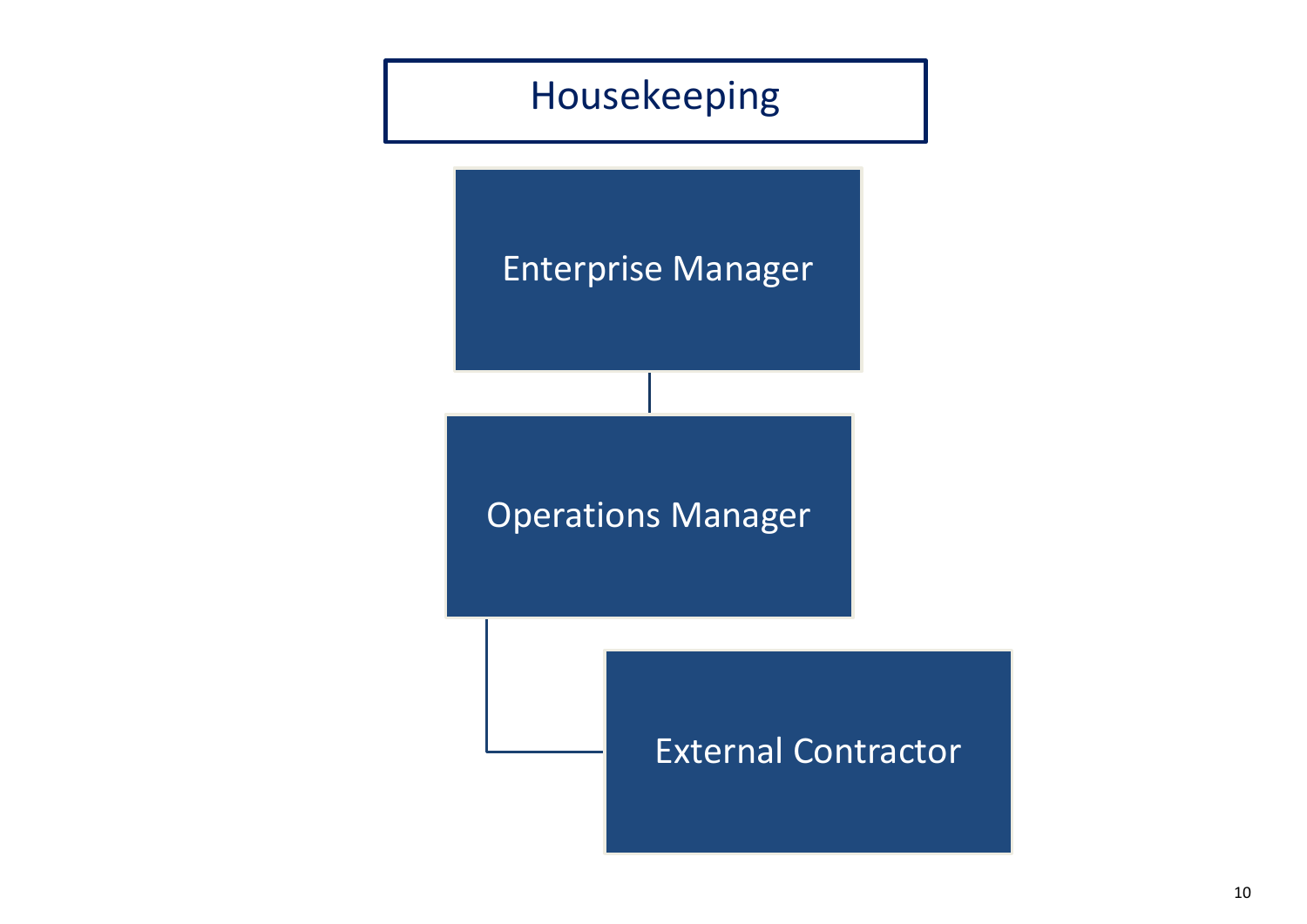#### Campus Patrol

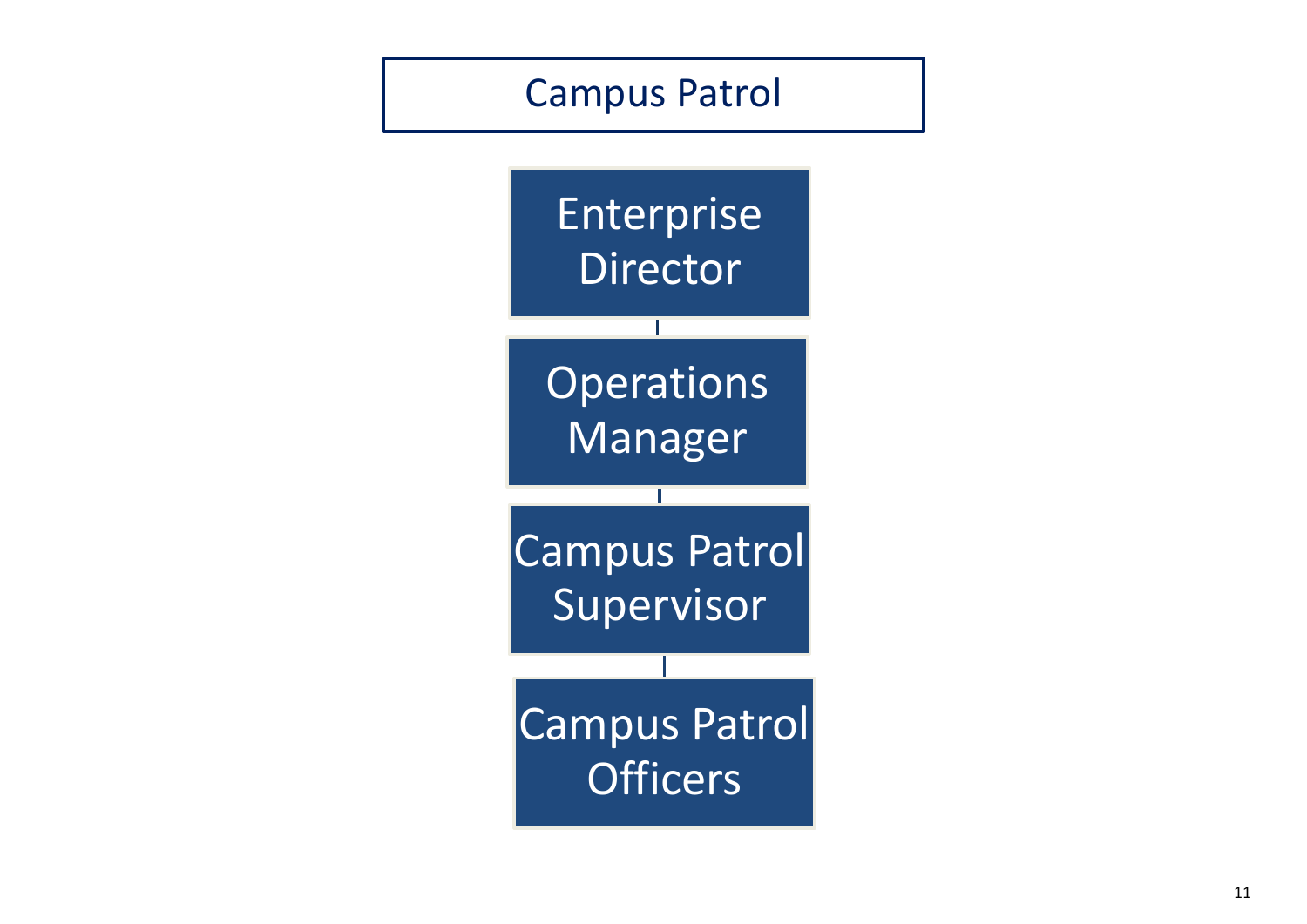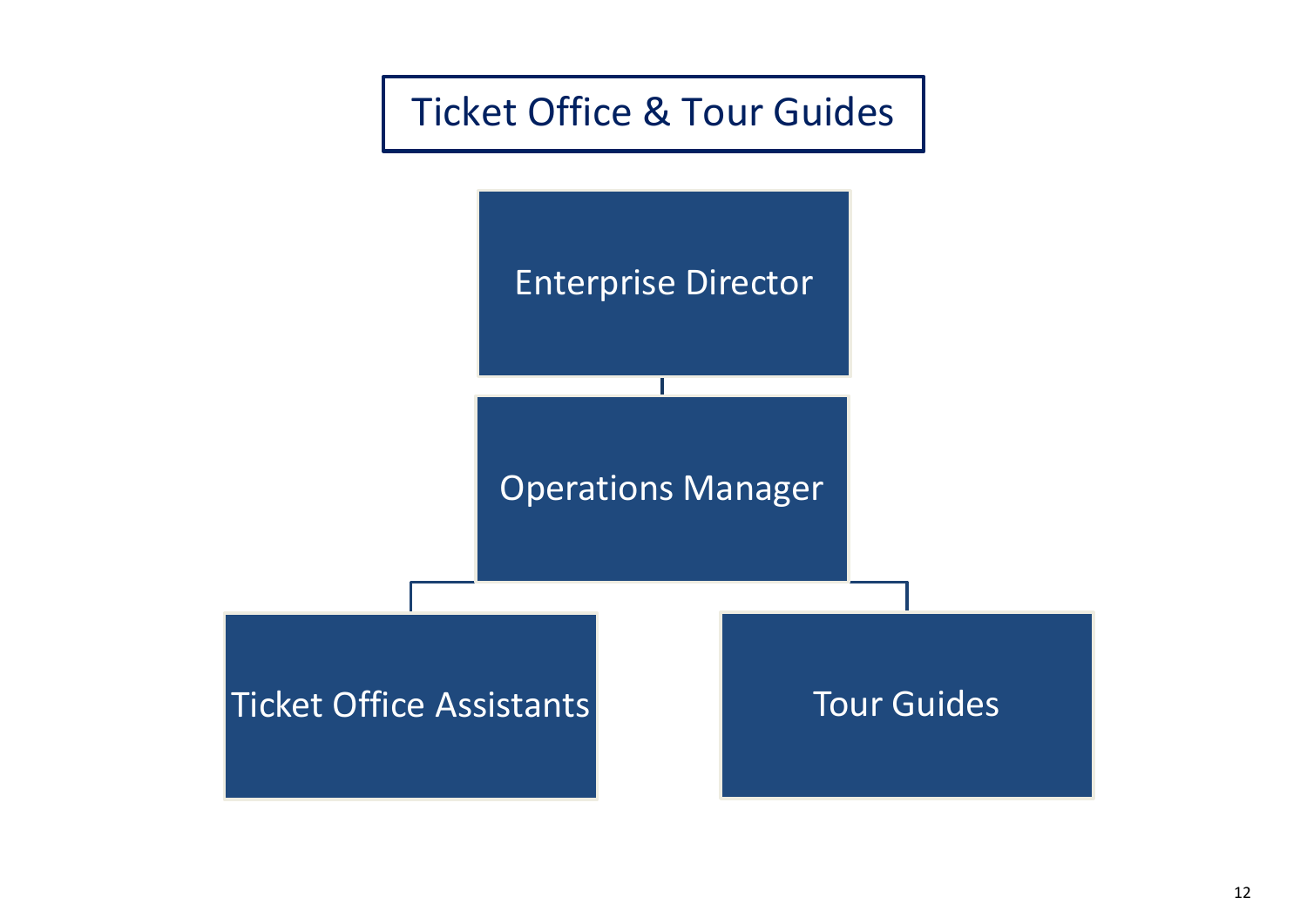